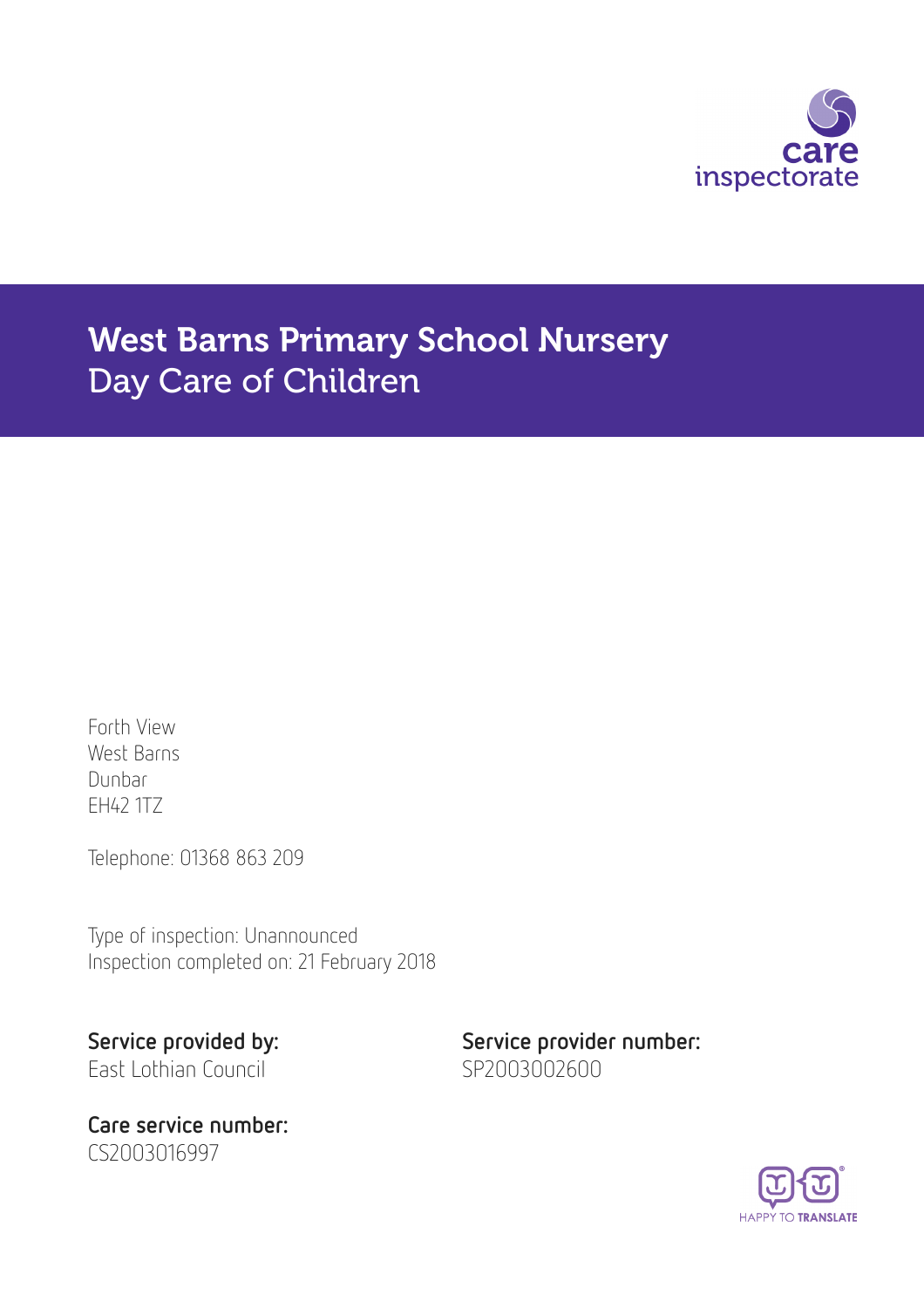# About the service

We visited the service on Wednesday 21 February 2018 to carry out an unannounced inspection. We spoke with staff and children present during the inspection. Feedback was provided to the head teacher.

West Barns Primary School Nursery is registered to care for a maximum of 20 children per session aged between three years and those not yet attending primary school. The nursery is open during term time from 8.45am to 11.55am. The provider is East Lothian Council.

The nursery is situated in an annexe within the grounds of West Barns Primary School in Dunbar. It has its own entrance hall, toilets and enclosed garden for the children to participate in more active play.

The aims and objectives of the nursery include the following:

To create a secure, calm and happy atmosphere.

- To provide a stimulating environment, new learning experiences and to cater for individual needs.
- To help each child to socialise with other children from all cultural backgrounds.
- To welcome and integrate children with special needs.
- To foster self-esteem, self-confidence, independence and good communication skills.

To build friendly relationships with parents, build trust, share and discuss problems and

involve parents in the life of the school.

To develop ourselves professionally as a team.

The Care Inspectorate is committed to improving the health and wellbeing of all children receiving a care service. We want to ensure they have the best start in life, are ready to succeed and live longer, healthier lives.

We check services are meeting the principles of Getting It Right For Every Child (also known as GIRFEC). Set up by Scottish Government, GIRFEC is a national approach to working in a consistent way with all children and young people. It is underpinned by the principles of prevention and early intervention. The approach helps services focus on what makes a positive difference for children and young people - and what they can do to improve. Getting It Right For Every Child is being woven into all policy, practice, strategy and legislation that affect children, young people and their families.

There are eight wellbeing indicators at the heart of Getting It Right For Every Child. They are: safe; healthy; achieving; nurtured; active; respected; responsible; and included. They are often referred to as the SHANARRI indicators. We use these indicators at inspection, to assess how services are making a positive difference for children.

# What people told us

The children were settled and happy at the service. Most were content with the activities on offer. We found that they used the environment to engage in creative and imaginative play. We sent out four care standards questionnaires and one was completed prior to the inspection. Parents were happy with the service provided.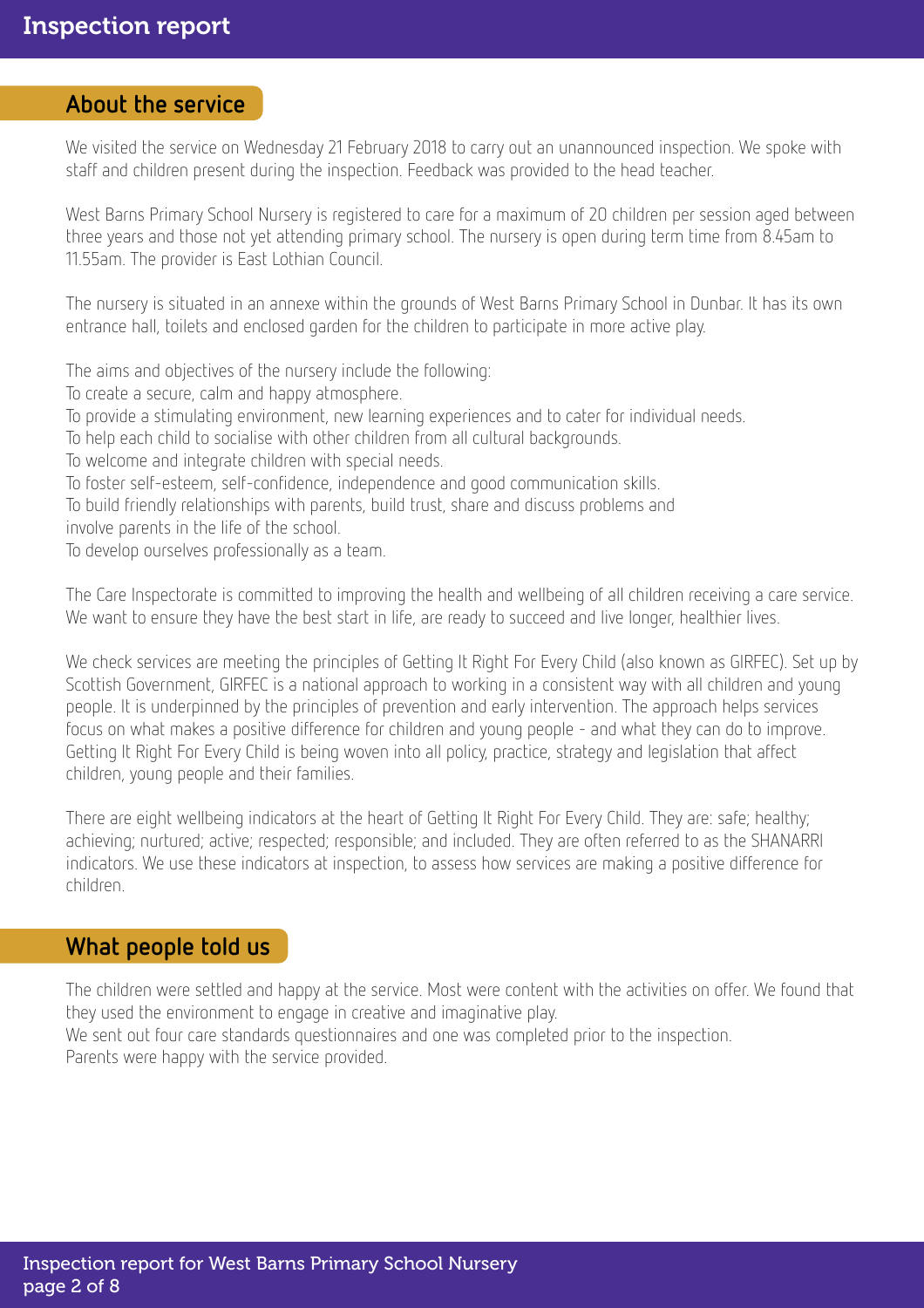# Self assessment

The service had not been asked to complete a self-assessment in advance of the inspection. We looked at their own improvement plan and quality assurance paperwork. These demonstrated their priorities for development and how they were monitoring the quality of the provision within the service.

# From this inspection we graded this service as:

| Quality of care and support          | $4 - Good$ |
|--------------------------------------|------------|
| <b>Quality of environment</b>        | $4 - Good$ |
| <b>Quality of staffing</b>           | $4 - Good$ |
| Quality of management and leadership | $4 - Good$ |

### Quality of care and support

#### Findings from the inspection

Parents and carers were made very welcome and were able to discuss any issues at drop off or pick up times. This led to positive outcomes for children.

We saw that most children were happy, confident and independent who were involved in a range of play activities. Children sought staffs support as required. Children's success was recognised and celebrated. Staff applied the wellbeing indicators of (SHANARRI) from the national framework 'getting it right for every child', and incorporated the language of the wellbeing indicators into everyday activities and experiences.

Snack was observed to give the children the opportunity to socialise with their friends. Children's independence was promoted as they helped themselves to food and a drink. Children helped to choose the food for the following week's snack.

Within children's learning journey's we saw that staff recorded observations about children's development, identifying next steps to support their progress. Photographs were included to show activities children were participating in. As an area for improvement we have asked the service to share these with the children. This would allow children to reflect and revisit their learning.

Staff knew the needs of the children well and worked very well with other professionals. Personal plans with strategies to support children with additional support needs had been introduced. However we have asked that staff develop the strategies further and evaluate any progress made. This will help meet the individual needs of the children and identify where further support may be required.

The routine of the day was adult led and although children were comfortable, their play was sometimes interrupted. We also observed that some children were asked to sit for more than 30 minutes before home time. Most children were bored and this lead to them becoming disruptive. We asked that staff review the routine of the day and keep interruptions to a minimum. This would give children to fully explore the resources and learning opportunities on offer. We will follow this up at the next inspection.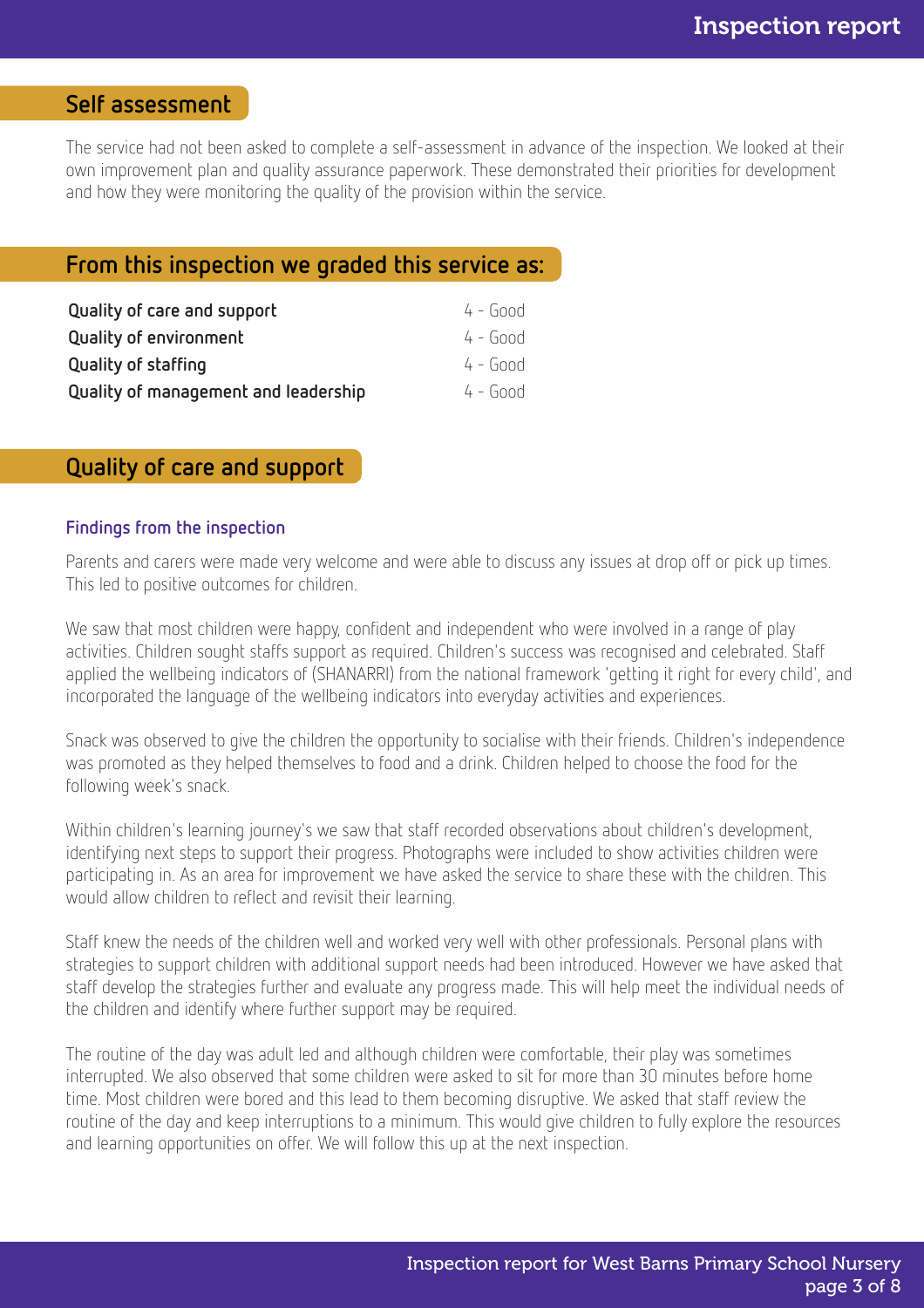#### **Requirements**

Number of requirements: 0

Recommendations

Number of recommendations: 0

**Grade:** 4 - good

# Quality of environment

#### Findings from the inspection

Staff had worked hard on the layout of the nursery room. Although space was limited staff ensured they provided children with core resources. There were opportunities for children to make their own decisions about the activities they wished to follow. Equipment and resources were stored in a way that enabled children to have free access to activities of their choice.

We saw that children had free flow access between the nursery and garden. Children enjoyed energetic play activities and they could explore their natural environment, which promoted their health and wellbeing. Encouraging outdoor and risky play benefitted children as it ensured children remained healthy and developed an understanding of how to stay safe.

The nursery should continue to develop the loose parts within the nursery and outdoor area. Providing more of these type of resources would support children to develop their creativity and enquiry. Staff should not limit children's play and learning by setting the resources out for them. This would allow children the freedom to choose, experiment, work together and explore these resources themselves to supporting their own learning.

The teacher confirmed discussions were already underway with East Lothian Council regarding alterations to their toilet area. Consideration had been given to where a changing unit could be situated and a privacy screen added. Once in place this would improve the dignity and respect for the children. This will be followed up at the next inspection.

#### Requirements

Number of requirements: 0

#### Recommendations

Number of recommendations: 0

Grade: 4 - good

### Quality of staffing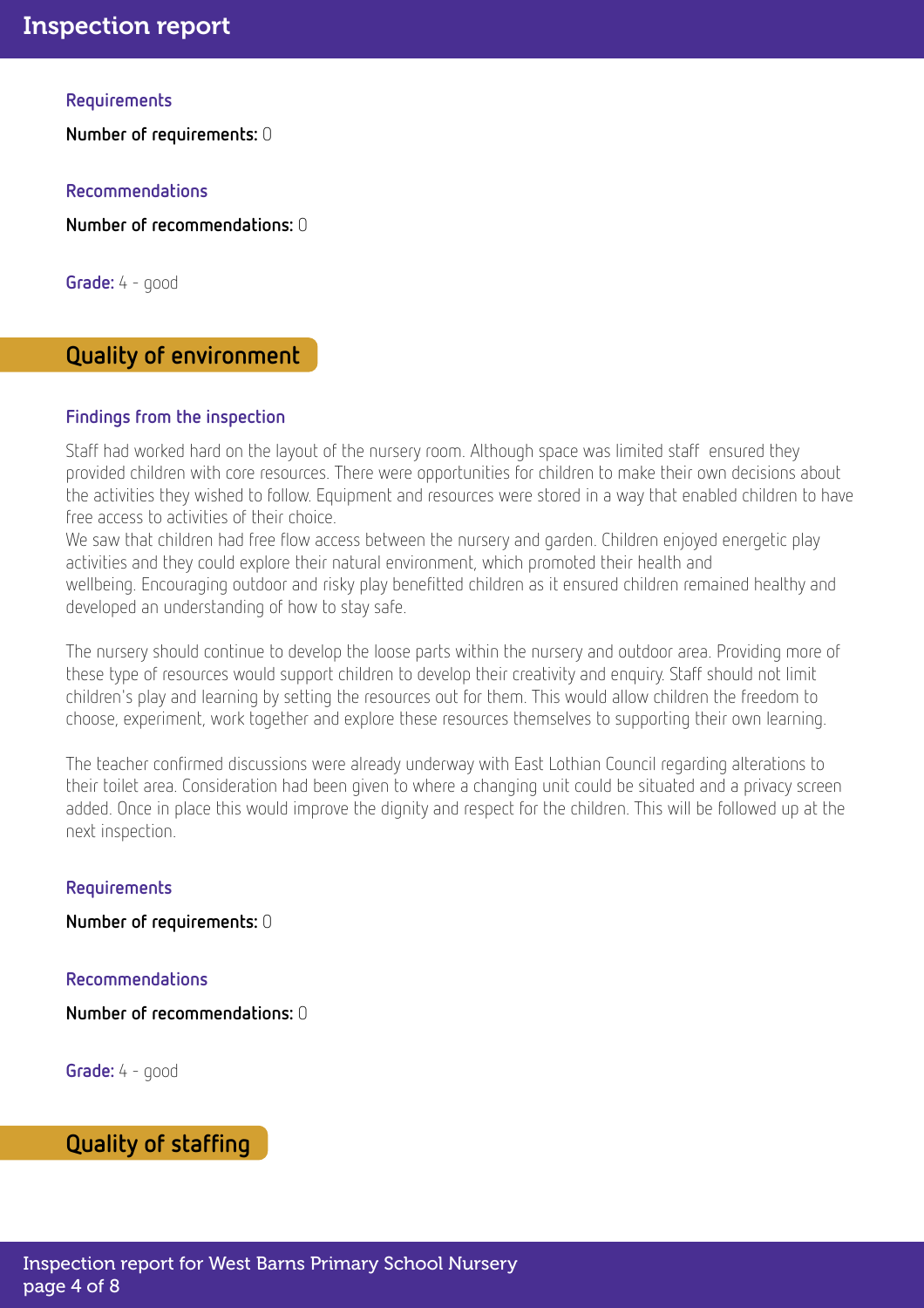#### Findings from the inspection

At the time of inspection the service did not have a permanent nursery practitioner in place. However, a supply practitioner had been working in the service since January 2018. This led to some consistency within the staff team. We saw that staff were caring towards the children.

Regular team meeting allowed staff time together to discuss children's learning needs, play resources and any improvements. Staff told us they felt part of the whole school and the nursery teacher attended meetings and any relevant curriculum events.

Staff had read good practice guidance that included "Setting the table" and "My world outdoors". The nursery teacher had attended training since the last inspection. Staff were aware of the impact their training had on outcomes for children attending the nursery. They had visited other settings to share experience and ideas. We discussed the Care Inspectorate "Hub" and how staff could access a range of best practice documents and resources aimed at supporting improvements. Staff were enthusiastic and keen to use good practice in order to continue to improve outcomes for the children.

Staff had reviewed their behaviour management policy. The nursery teacher told us that she had researched best practice in behaviour management before developing the policy. We have asked that staff promote positive and inclusive strategies and include a restorative approach to manage behaviour. These strategies should be clearly documented in the children's personal plans. As previously mentioned staff should review the routine of the day to ensure children do not become bored and disruptive.

#### Requirements

Number of requirements: 0

#### Recommendations

Number of recommendations: 0

Grade: 4 - good

### Quality of management and leadership

#### Findings from the inspection

The service had been supported by the local authority to work through their improvement plan. Attention had been paid to planning, room layout and resources on offer. Staff told us they found this useful. The nursery was included in the schools improvement plan and staff were clear on the priorities for the year. Areas for development and previous recommendations from The Care Inspectorate had been used effectively to create a nursery improvement plan.

Staff were willing to support the improvement of the service and promote good outcomes for children.

The head teacher should continue to ensure that staff have informal and formal opportunities to discuss their practice and any pertinent issues. This would ensure that training could be sourced to support staffs professional and personal development whilst considering the changing needs of the children in their care. The head teacher's involvement in the life of the nursery helped to monitor the quality of the setting.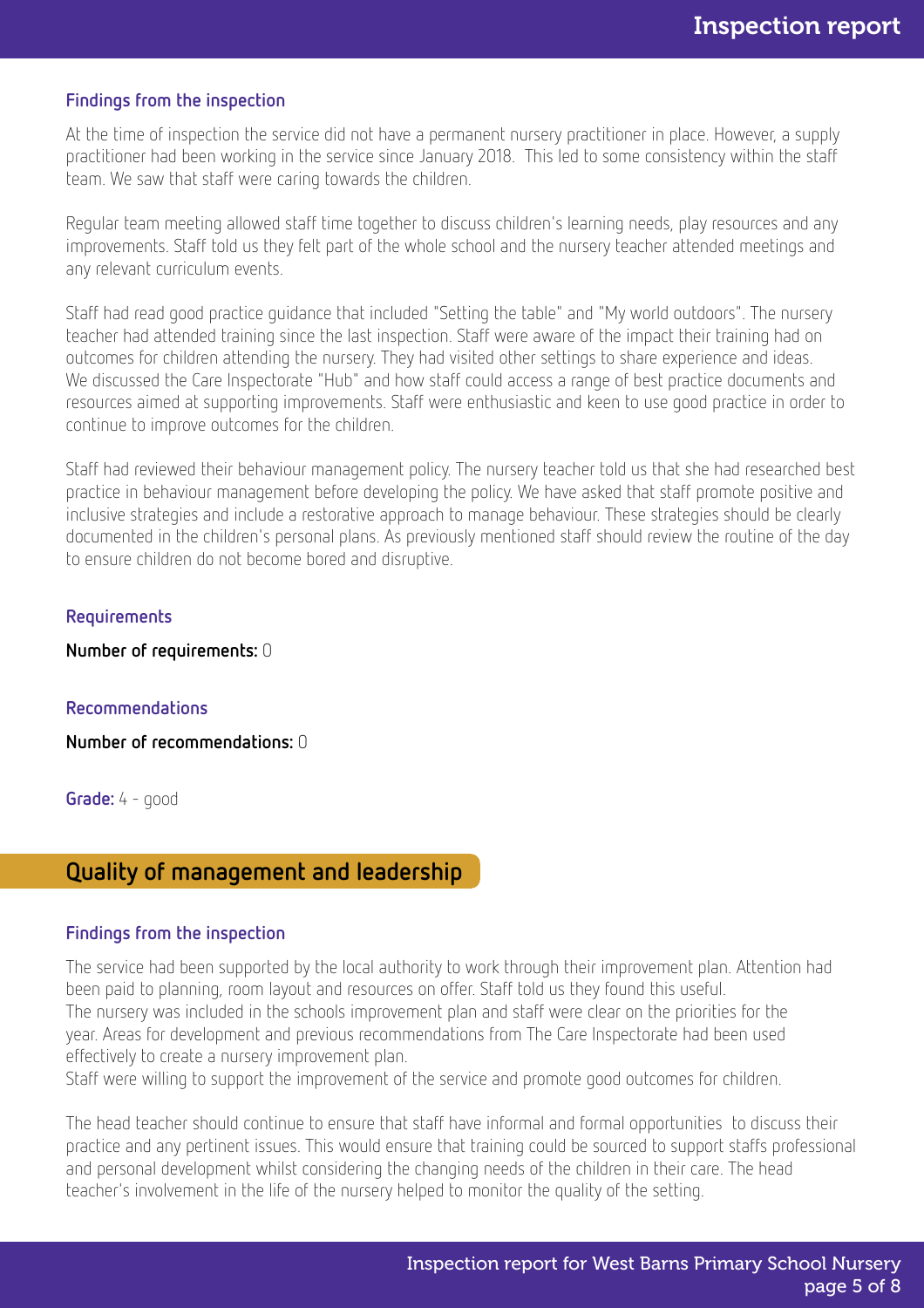The head teacher had already identified most of the areas for improvements and staff welcomed our feedback. We were confident that the service would work together to improve outcomes for children.

#### Requirements

Number of requirements: 0

#### Recommendations

Number of recommendations: 0

Grade: 4 - good

# What the service has done to meet any requirements we made at or since the last inspection

### Previous requirements

There are no outstanding requirements.

# What the service has done to meet any recommendations we made at or since the last inspection

# Previous recommendations

#### Recommendation 1

The provider should ensure that appropriate nappy changing facilities are available, that they are kept hygienically clean and that children have suitable resources to promote their health and safety. National Care Standards Early Education and Childcare up to the age of 16: Standard 2: A Safe Environment.

#### This recommendation was made on 17 February 2017.

#### Action taken on previous recommendation

Plans were in place to alter the bathroom area to make room for a changing unit and privacy screen. This recommendation has been met, however we have asked the service to notify us when the work is completed.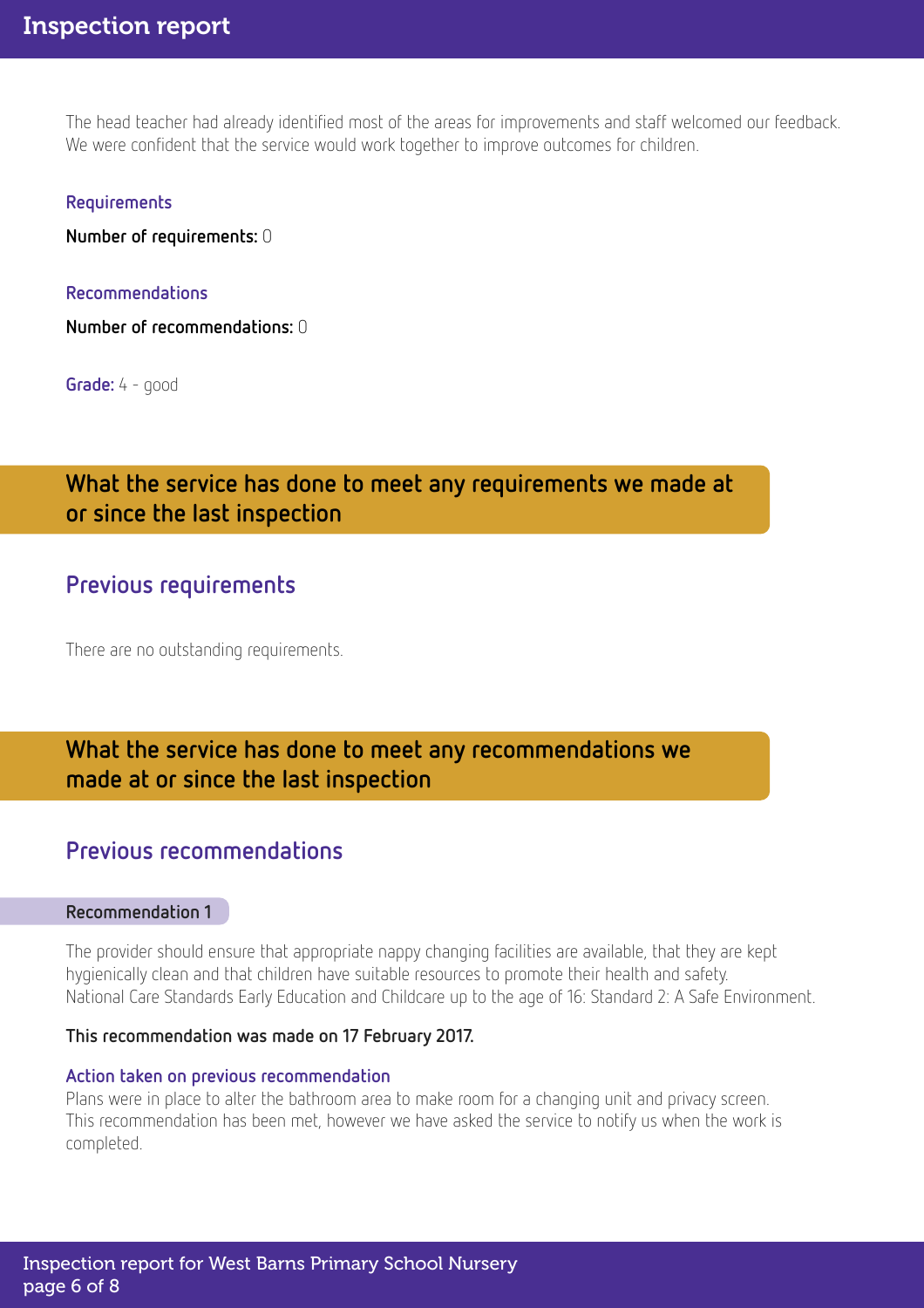# **Complaints**

There have been no complaints upheld since the last inspection. Details of any older upheld complaints are published at www.careinspectorate.com.

# Enforcement

No enforcement action has been taken against this care service since the last inspection.

# Inspection and grading history

| <b>Date</b> | <b>Type</b> | Gradings                                                                 |                                                                  |
|-------------|-------------|--------------------------------------------------------------------------|------------------------------------------------------------------|
| 7 Feb 2017  | Unannounced | Care and support<br>Environment<br>Staffing<br>Management and leadership | $4 - Good$<br>3 - Adequate<br>Not assessed<br>Not assessed       |
| 5 Mar 2014  | Unannounced | Care and support<br>Environment<br>Staffing<br>Management and leadership | 5 - Very good<br>5 - Very good<br>5 - Very good<br>$4 - Good$    |
| 18 Nov 2010 | Unannounced | Care and support<br>Environment<br>Staffing<br>Management and leadership | 6 - Excellent<br>Not assessed<br>Not assessed<br>Not assessed    |
| 19 Mar 2009 | Unannounced | Care and support<br>Environment<br>Staffing<br>Management and leadership | 5 - Very good<br>5 - Very good<br>5 - Very good<br>5 - Very good |